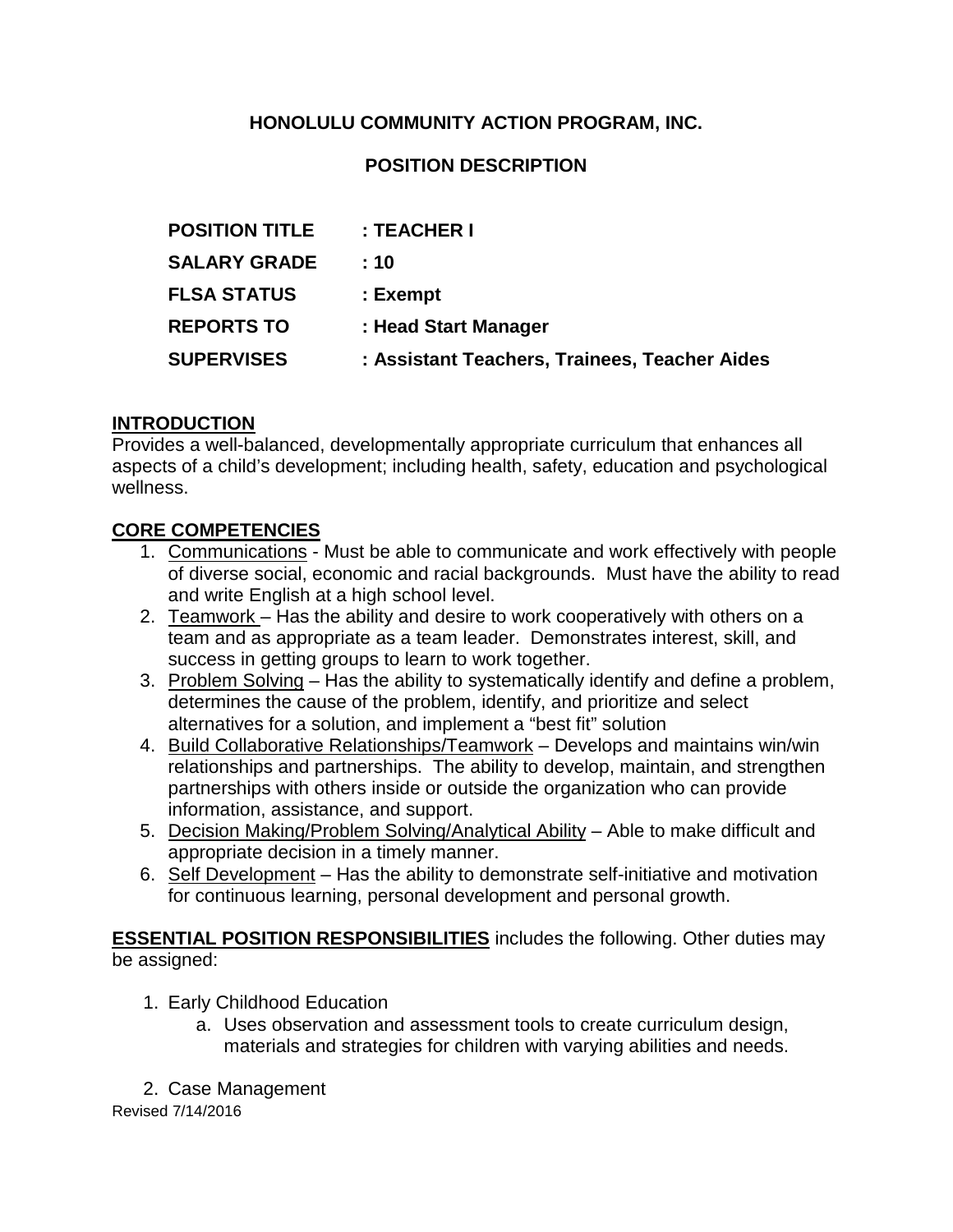- a. Develops a plan of action for each child and family and insures team understands outcomes expected.
- b. Addresses children/families needs and concerns in a timely manner
- c. Coordinates follow-up services for children and families.
- d. Identifies a single point of contact with community resources and ensures that team members and families utilize this information.
- 3. Parent Involvement/Education
	- a. Builds positive relationships with families and maintains open, ongoing communication with them.
	- b. Shares information from observations and assessments with families and discusses children's interest, strengths, needs, and developmental progress through home visits and parent/staff conferences.
	- c. Explains classroom philosophy, approach to curriculum, basic child development, guidance techniques using language that promotes family's understanding.
- 4. Supervision
	- a. Provides information, training and guidance to Assistant Teachers, trainees, volunteers, parents, etc.
	- b. Provides appropriate feedback to staff on work performance and other job related activities as needed.
	- c. Completes formal written performance evaluations, discusses outcomes and sets annual goals with staff.
	- d. Promotes team spirit and cooperation between staff, volunteers and parents.
- 5. Classroom/Outdoor Maintenance
	- a. Assists in the daily inspection of the environment to identify potentially hazardous objects or situations. Reports information to teacher and/or supervisor.
	- b. Prepares the classroom at the beginning of the day and performs clean up and set up for the next day's activities
- 6. Public Relations
	- a. Creates a welcoming climate for both child and parent at drop-off and pick-up times.
	- b. Engages parents to assist with classroom tasks and ongoing activities for the home.
	- c. Participates in team conferences, home visits and parent/teacher conferences.
	- d. Supports families in pursuing their goals and sharing personal success stories.
- 7. Professional Development
	- a. Attends Head Start In-Service, cluster training sessions, workshops, and conferences.
	- b. Applies knowledge from in-house training or workshops and conferences into classroom practices.

Revised 7/14/2016 c. Volunteers to conduct workshops, training sessions, etc. with other early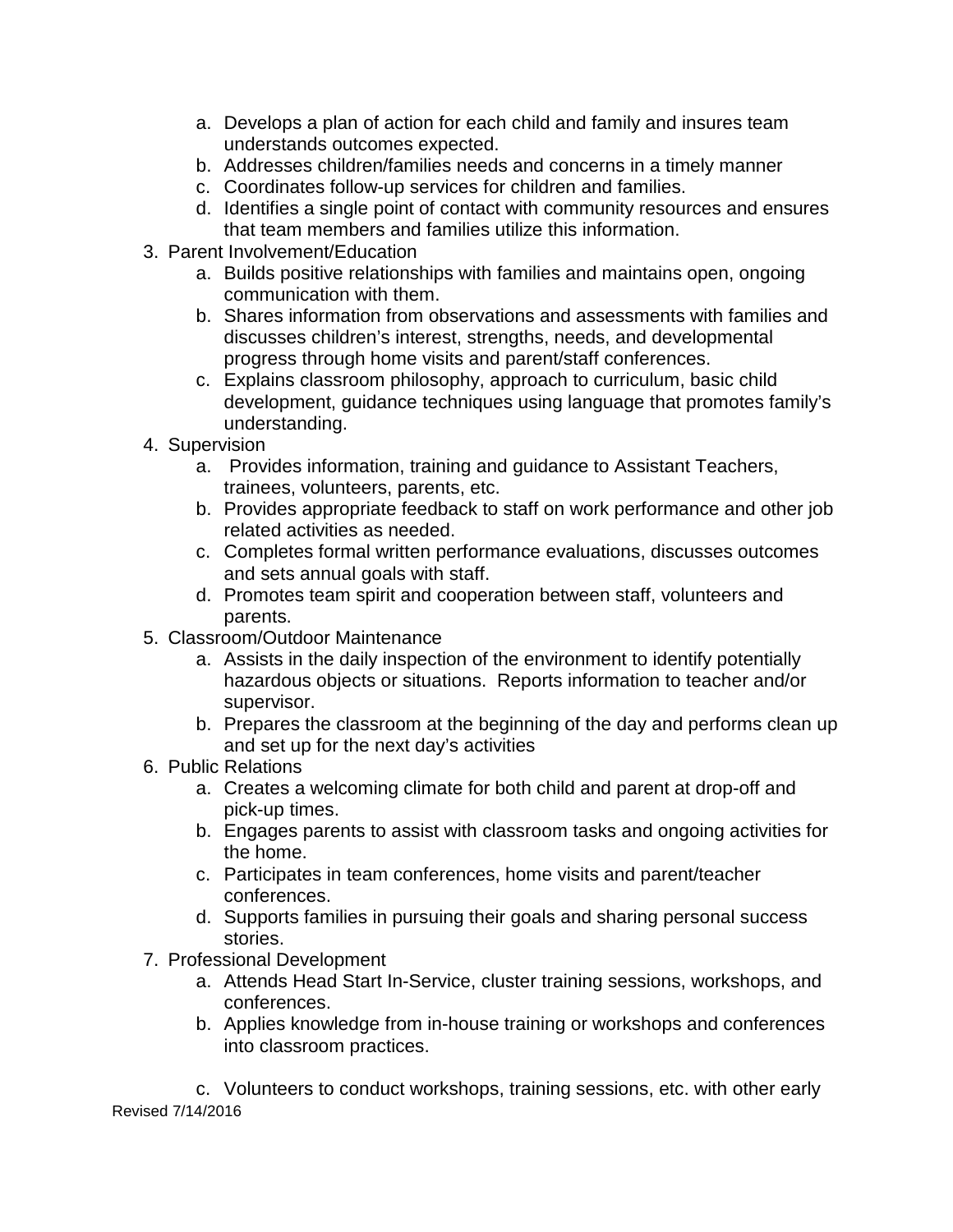childhood program staff in the community.

- d. Subscribes to professional journals, joins professional organizations (Hawaii Association for the Education of Young Children). Participates in activities.
- e. Attends job related classes at community college/colleges.

# **MINIMUM QUALIFICATIONS**

To perform this job successfully, an individual must be able to perform each essential duty satisfactorily. The requirements listed below are representative of the knowledge, skill and /or ability required. Reasonable accommodations may be made to enable individuals with disabilities to perform the essential functions.

# **EDUCATION AND EXPERIENCE:** (Six months working experience in an early

childhood program)

- An associate degree in early childhood education from an accredited college or university and six months working experience in an early childhood program or:
- An associate in a related field from an accredited college and 18 credits of early childhood education or:
- A Bachelor's or Master's degree in Early Childhood Education from an accredited college or:
- Bachelor's degree in a related field from an accredited college and 18 credits of early childhood education or:
- Master's degree in a related field from an accredited college and 18 credits of early childhood education.

# **CERTIFICATES, LICENSES, REGISTRATIONS**

- Must have a current First Aid and CPR certificates or obtain one within 90 days of employment.
- Must have Registry Card from Hawaii Careers with Children.
- Must have a valid driver's license and daily access to an automobile that is properly licensed and insured for work.
- Must show evidence of TB test at time of employment
- Must comply with State of Hawaii "Criminal History Record Clearance" and
- Complete FBI fingerprint clearance before date of hire.

# **DESIRED SKILLS, KNOWLEDGE & ABILITIES**

- Working knowledge of Computers and ChildPlus software
- Bilingual/bicultural skills, preferably in Samoan, Filipino, Korean, Vietnamese, Laotian and Pacific Island languages.

# **BENEFITS**

- Company paid life insurance and health insurance.
- Paid time off including vacation, sick leave and paid holidays.
- Retirement benefits.
- Leaves of Absence both paid and unpaid.

Revised 7/14/2016